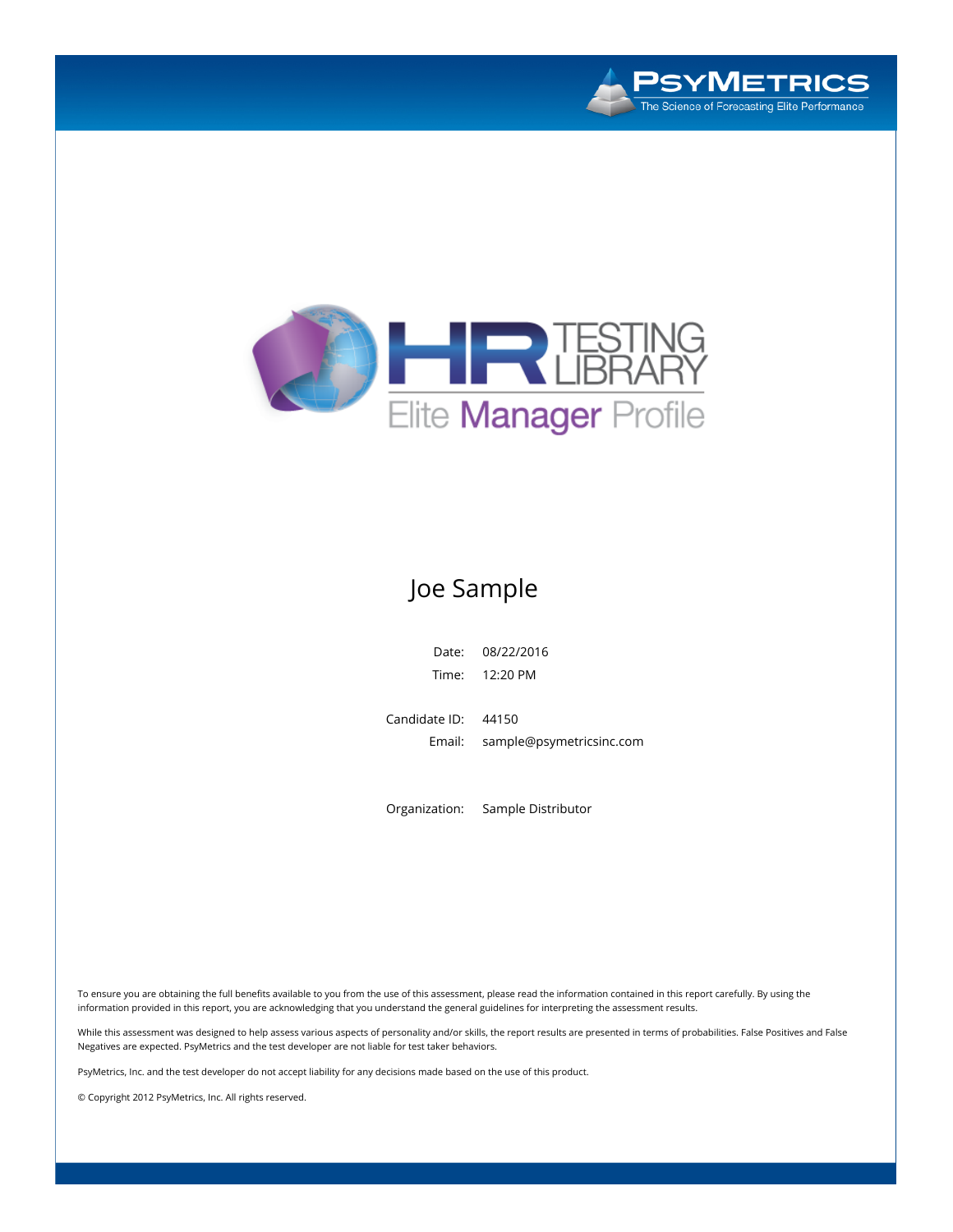# **What the Elite Manager Profile Measures**

The Elite Manager Profile is a general indicator of the individual's ability to lead and manage others. Adding the Elite Intellect Profile **helps identify those who can also problem solve, learn and think quickly.**

**The areas assessed by this Profile are:**

| Achievement<br><b>Drive</b> | Achievement Drive measures the degree to which the individual is likely to be<br>competitive and driven to be the best. This characteristic is important for jobs where<br>the attainment of established goals and benchmarks are important (e.g., sales jobs). It<br>is also important for jobs where there may be competition within departments or<br>between coworkers and positions where the individual is expected to grow and<br>advance to higher levels within the organization. |
|-----------------------------|--------------------------------------------------------------------------------------------------------------------------------------------------------------------------------------------------------------------------------------------------------------------------------------------------------------------------------------------------------------------------------------------------------------------------------------------------------------------------------------------|
| Assertiveness               | Assertiveness measures the degree to which the individual is likely to assert<br>him/herself, speak his/her mind and enjoy taking control or the lead in group<br>situations. This characteristic is important for jobs where a strong personality is a plus<br>(e.g., most sales jobs and managerial positions).                                                                                                                                                                          |
| Leadership                  | Leadership measures the degree to which the individual has the necessary interest,<br>ability and disposition necessary to perform in a leadership capacity. Leadership is<br>important for jobs that require the management of others and/or the coordination of<br>the work of others to accomplish the organization's goals. Supervisors, managers and<br>team or group leaders need leadership characteristics to be successful.                                                       |
| Self Confidence             | The Self Confidence scale measures the degree to which the individual is likely to be<br>self-assured, independent and is confident in his or her decisions and actions.                                                                                                                                                                                                                                                                                                                   |
| Stress<br>Management        | Stress Management measures the degree to which the individual is likely to<br>demonstrate patience and stress tolerance during challenging work-related<br>situations. This characteristic is appropriate for jobs requiring interactions with<br>customers, multitasking and jobs in fast paced organizations to name a few examples.                                                                                                                                                     |
| Supervision                 | Supervision measures the degree to which the individual has the ability and<br>disposition to motivate others, relate well to employees, create a sense of unity<br>among staff, and maintain high levels of employee satisfaction. Supervision skills are<br>important for jobs that require overseeing and managing others.                                                                                                                                                              |

# **Candidness of the Elite Manager Profile Results**

This Profile includes a candidness check to determine the degree to which the individual may have exaggerated his/her responses in order to present themselves more favorably. The results of this validity check with interpretation is presented on the following page.

# **Interpreting the Elite Manager Profile**

The following page also presents the Total Score Summary and Total Score Interpretation. This is followed by the Score Profile. The Score Profile includes the scores for all of the scales. The scores are presented in terms of percentiles. The percentile indicates how the candidate scored relative to all other individuals who have taken the assessment. For example, if a candidate's score on a particular scale shows as the 75th percentile, this indicates he/she scored better than 75% of all other people who have completed that scale.

The pages that follow the Score Profile provide detailed interpretations for each of the scales, as well as, management strategies and follow-up interview questions one can ask the candidate to obtain more insight with respect to areas needing development.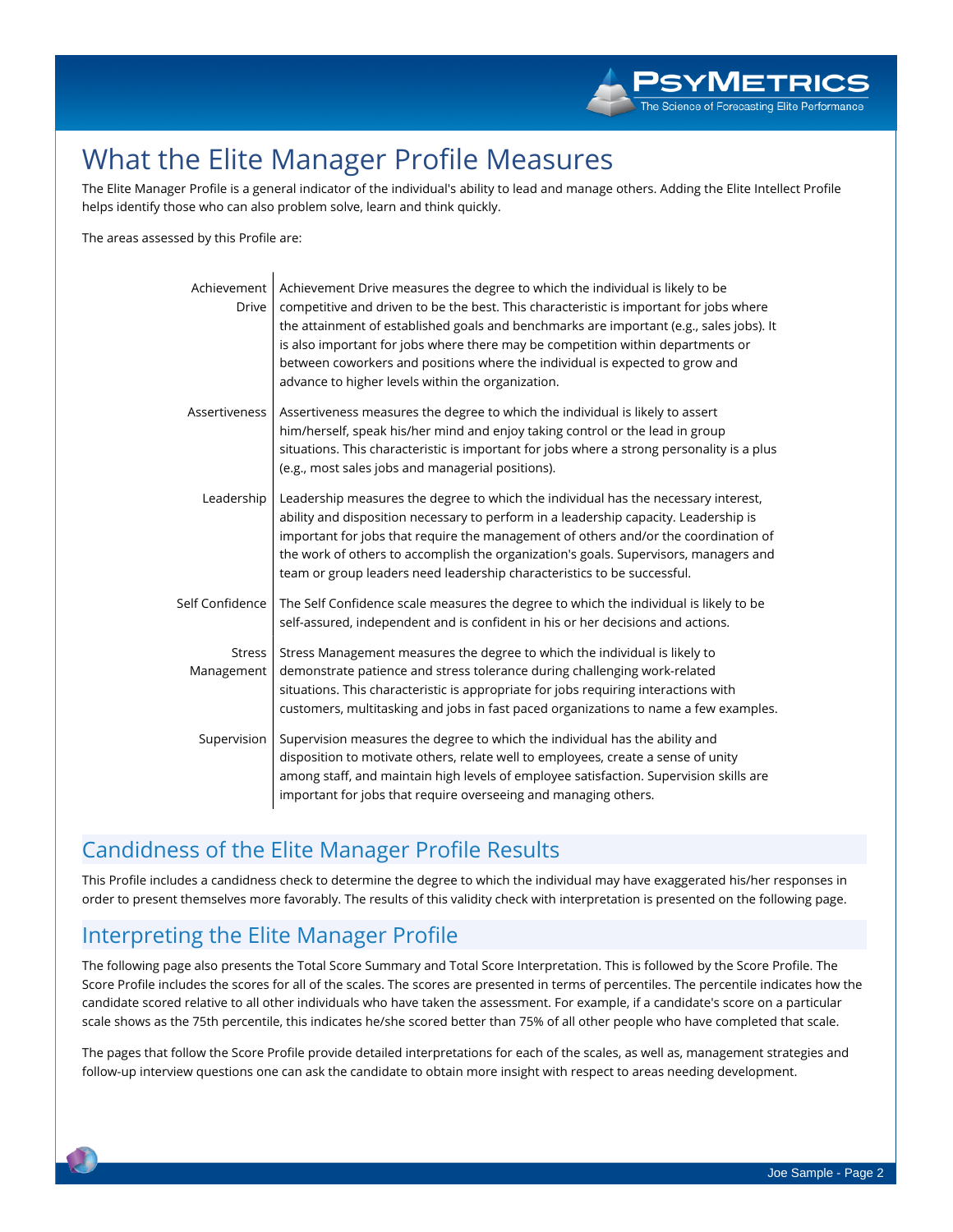

**20% 70%**

# **Total Score Summary**



# **Total Score Interpretation**

This candidate's total Elite Manager Profile score falls within the High range. This candidate generally demonstrates the behavioral characteristics necessary for managerial success. This is definitely an area of strength for this individual. Review individual scale details **to better understand strengths and potential shortcomings.**

# **Score Validity**

**Candidness: High: The candidate's responses are likely to be an accurate representation of his/her attitudes and behaviors.**



### The bar graph above shows the candidate's score pattern across all the dimensions assessed by this profile. The pages that follow **offer detailed insight into each dimension score.**

 **99%**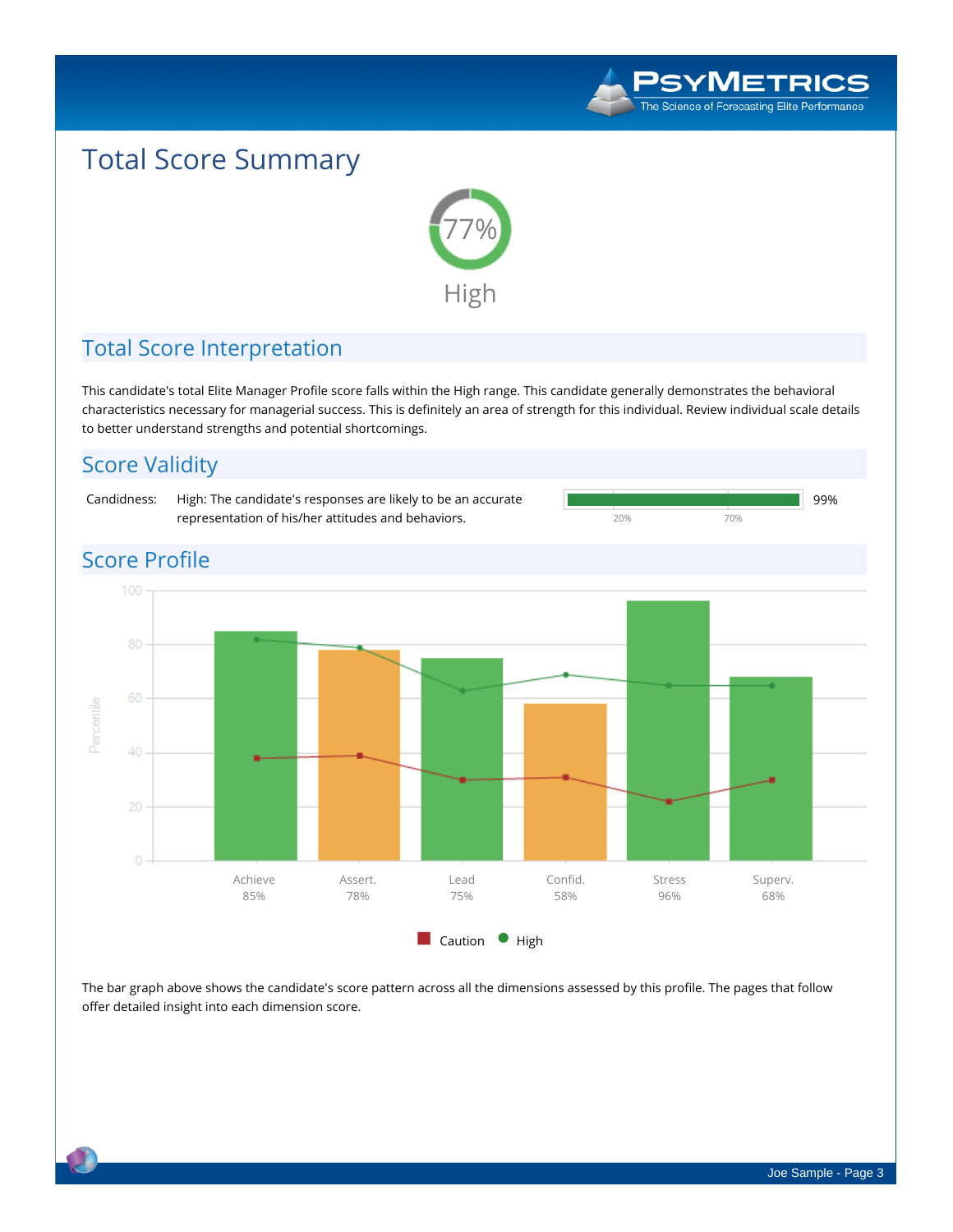

# **Achievement Drive**



## **Score Details**

Achievement Drive measures the degree to which the individual is likely to be competitive and driven to be the best. This characteristic is important for jobs where the attainment of established goals and benchmarks are important (e.g., sales jobs). It is also important for jobs where there may be competition within departments or between coworkers and positions where the individual is expected to **grow and advance to higher levels within the organization.**

Joe Sample scored in the 85th percentile on Achievement Drive (High), meaning Joe scored better than 85 percent of other candidates **who have completed this assessment.**



### **Strength of Candidate's Responses**

The graphic below shows the candidate's response pattern for the Achievement Drive behavioral dimension. This illustration is useful **for assessing the strength of the candidate's attitudes and behaviors associated with Achievement Drive.**



- **• This individual is competitive.**
- **• Is constantly trying to surpass set goals.**
- **• He/she is driven to be the best at whatever he/she does.**
- **• Is likely to create competitive situations with coworkers.**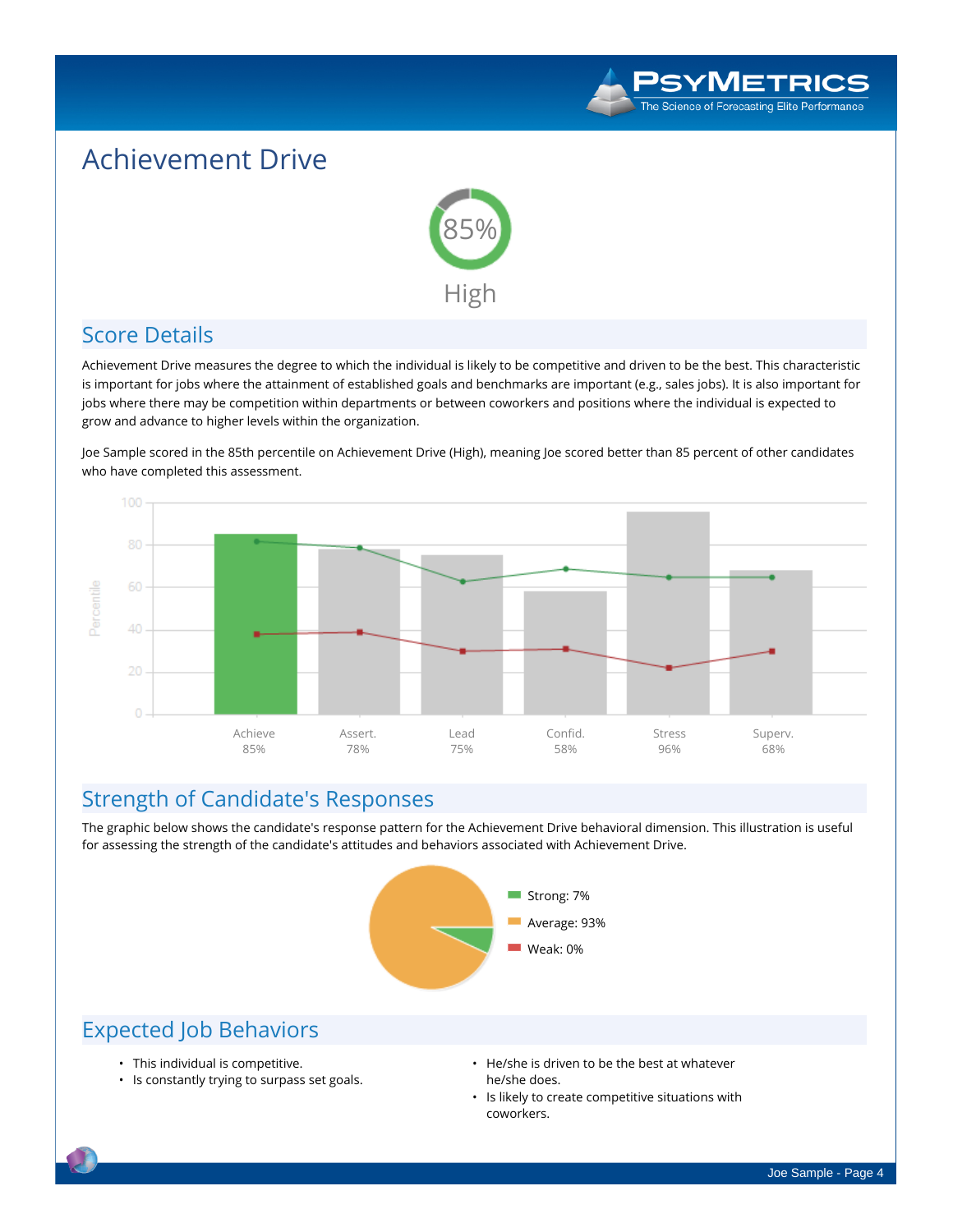

# **Assertiveness**



## **Score Details**

Assertiveness measures the degree to which the individual is likely to assert him/herself, speak his/her mind and enjoy taking control or the lead in group situations. This characteristic is important for jobs where a strong personality is a plus (e.g., most sales jobs and **managerial positions).**

Joe Sample scored in the 78th percentile on Assertiveness (Average), meaning Joe scored better than 78 percent of other candidates **who have completed this assessment.**



## **Strength of Candidate's Responses**

The graphic below shows the candidate's response pattern for the Assertiveness behavioral dimension. This illustration is useful for **assessing the strength of the candidate's attitudes and behaviors associated with Assertiveness.**



- **• Does not normally engage in overly controlling behaviors.**
- **• Is not overly persistent with other people.**
- **• This individual's assertiveness score is consistent with most other candidates.**
- **• Tends to show an even- tempered demeanor when it comes to assertiveness.**
- **• On occasion can be expected to speak his/her mind.**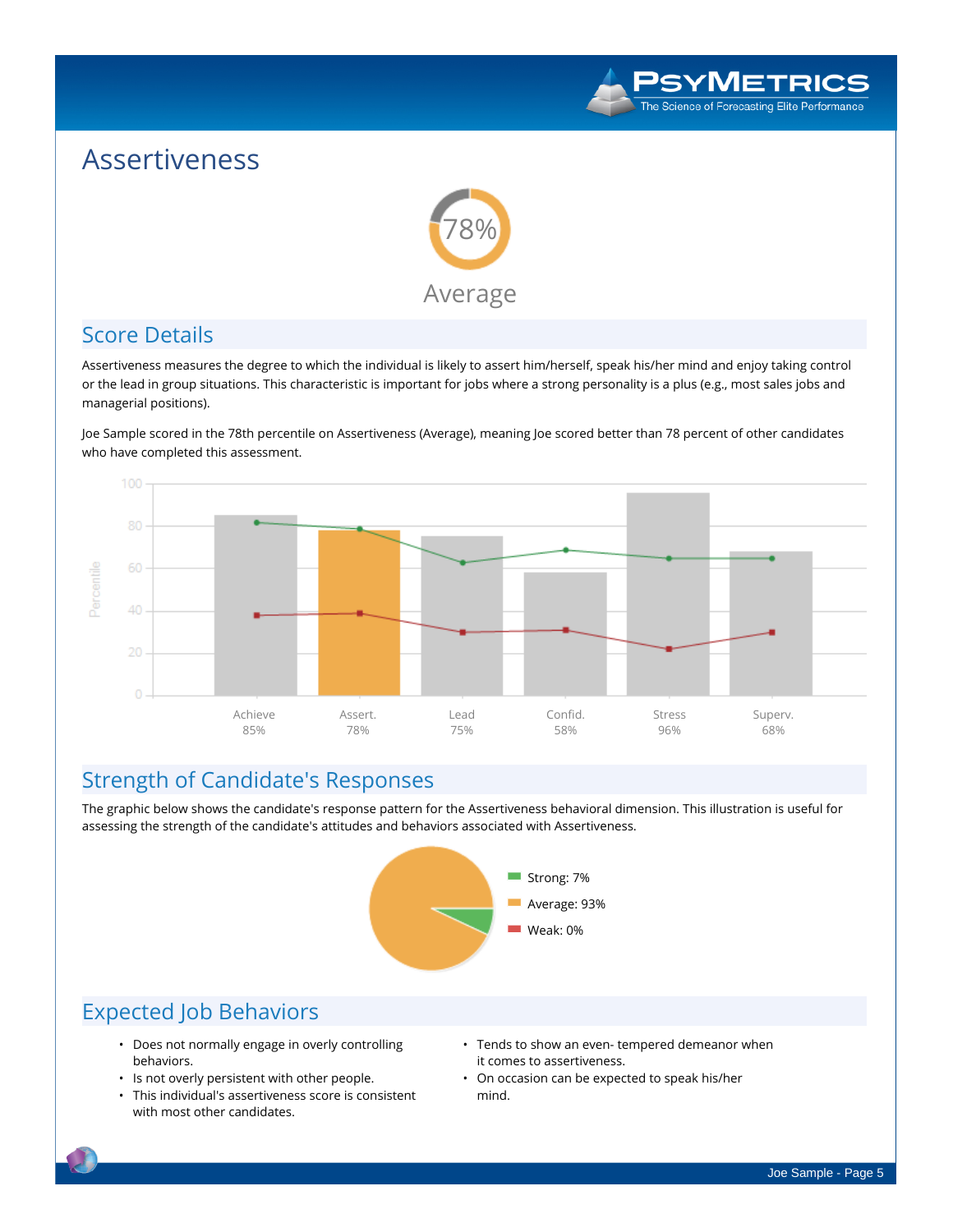

# **Leadership**



## **Score Details**

Leadership measures the degree to which the individual has the necessary interest, ability and disposition necessary to perform in a leadership capacity. Leadership is important for jobs that require the management of others and/or the coordination of the work of others to accomplish the organization's goals. Supervisors, managers and team or group leaders need leadership characteristics to be **successful.**

Joe Sample scored in the 75th percentile on Leadership (High), meaning Joe scored better than 75 percent of other candidates who **have completed this assessment.**



### **Strength of Candidate's Responses**

The graphic below shows the candidate's response pattern for the Leadership behavioral dimension. This illustration is useful for **assessing the strength of the candidate's attitudes and behaviors associated with Leadership.**



- **• This individual has the interest, ability, and disposition necessary to be effective in a leadership role.**
- **• Is able to coordinate the work of others.**
- **• He/she has the ability to influence others.**
- **• Enjoys being in a leadership role and the responsibilities that come with it.**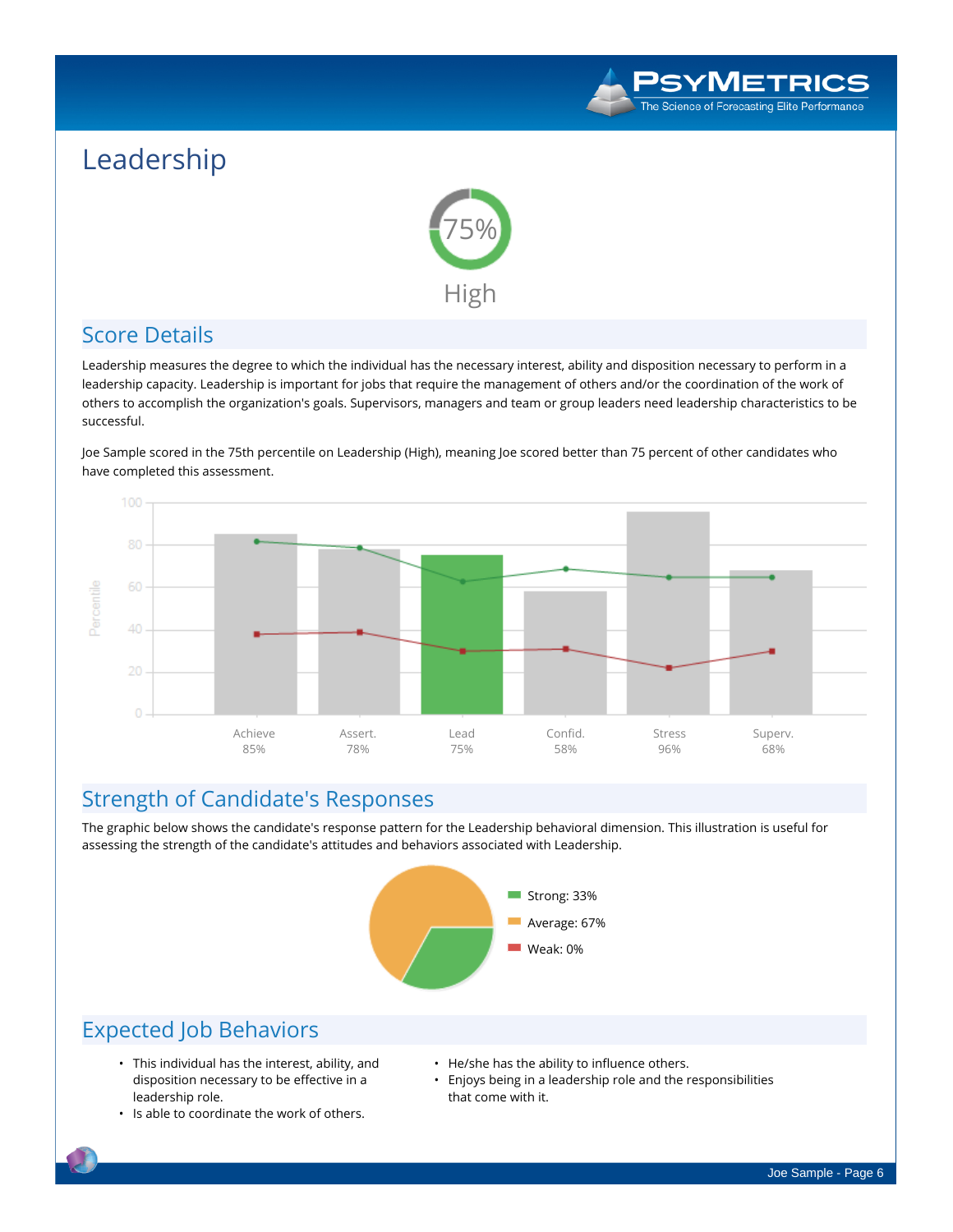

# **Self Confidence**



### **Score Details**

The Self Confidence scale measures the degree to which the individual is likely to be self-assured, independent and is confident in his **or her decisions and actions.**

Joe Sample scored in the 58th percentile on Self Confidence (Average), meaning Joe scored better than 58 percent of other candidates **who have completed this assessment.**



### **Strength of Candidate's Responses**

The graphic below shows the candidate's response pattern for the Self Confidence behavioral dimension. This illustration is useful for **assessing the strength of the candidate's attitudes and behaviors associated with Self Confidence.**



- **• Exhibits some degree of self-assuredness but at times has self doubt.**
- **• Sometimes questions his/her decisions, but will try not to show it.**
- **• This individual's self confidences score is consistent with most other candidates.**
- **• Takes criticism well at times, but tends to personalize some of it.**
- **• Bouncing back from disappointing situations can be challenging but if he/she is pushed, it can generally be achieved.**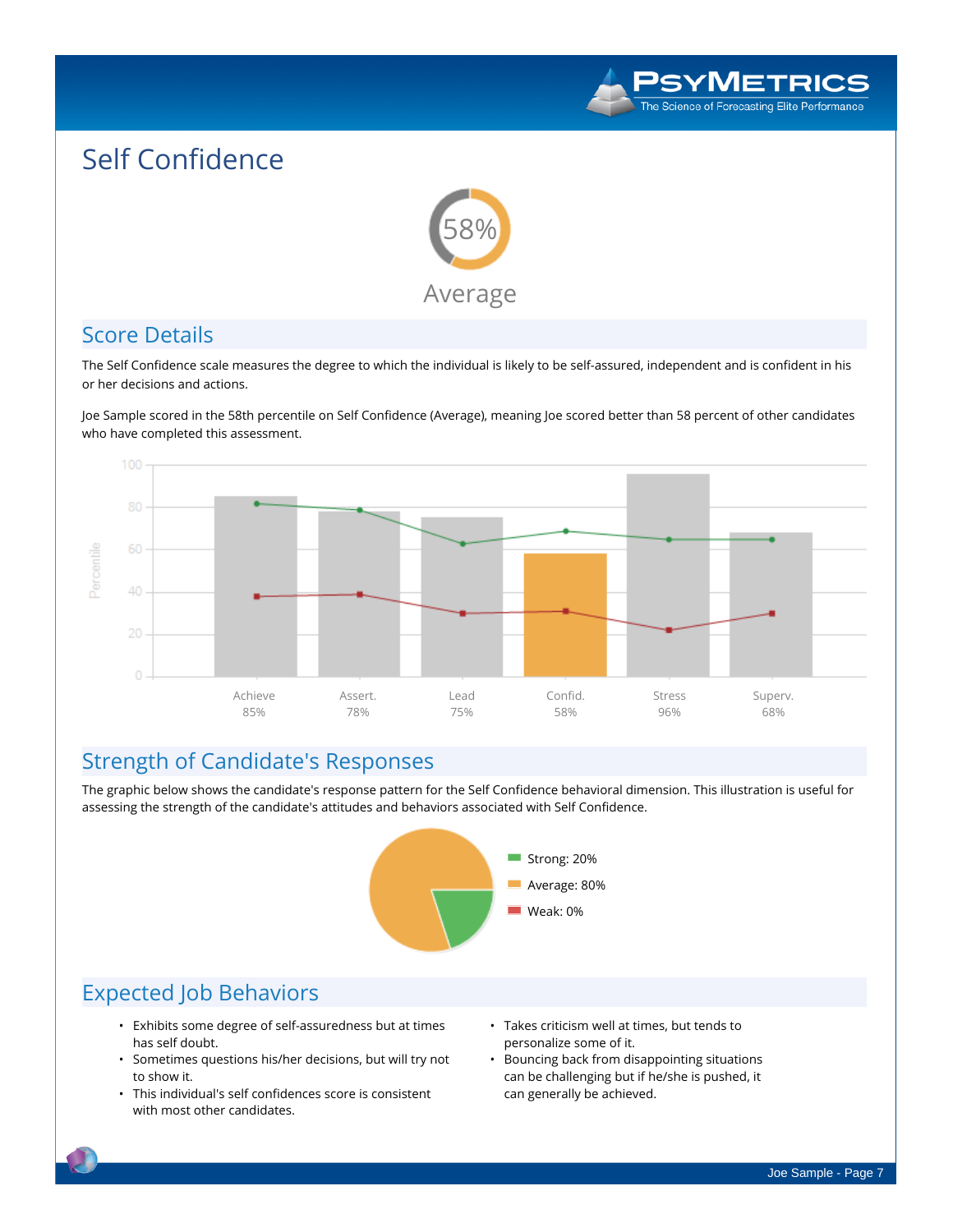

# **Stress Management**



## **Score Details**

Stress Management measures the degree to which the individual is likely to demonstrate patience and stress tolerance during challenging work-related situations. This characteristic is appropriate for jobs requiring interactions with customers, multitasking and **jobs in fast paced organizations to name a few examples.**

Joe Sample scored in the 96th percentile on Stress Management (High), meaning Joe scored better than 96 percent of other candidates **who have completed this assessment.**



## **Strength of Candidate's Responses**

The graphic below shows the candidate's response pattern for the Stress Management behavioral dimension. This illustration is useful **for assessing the strength of the candidate's attitudes and behaviors associated with Stress Management.**



- **• This candidate will demonstrate patience during difficult work situations.**
- **• He/she will remain calm during times of conflict with customers and co-workers.**
- **• Is able to deal effectively with change at work.**
- **• He/she remains cool under high-pressure situations and therefore makes appropriate decisions in these circumstances.**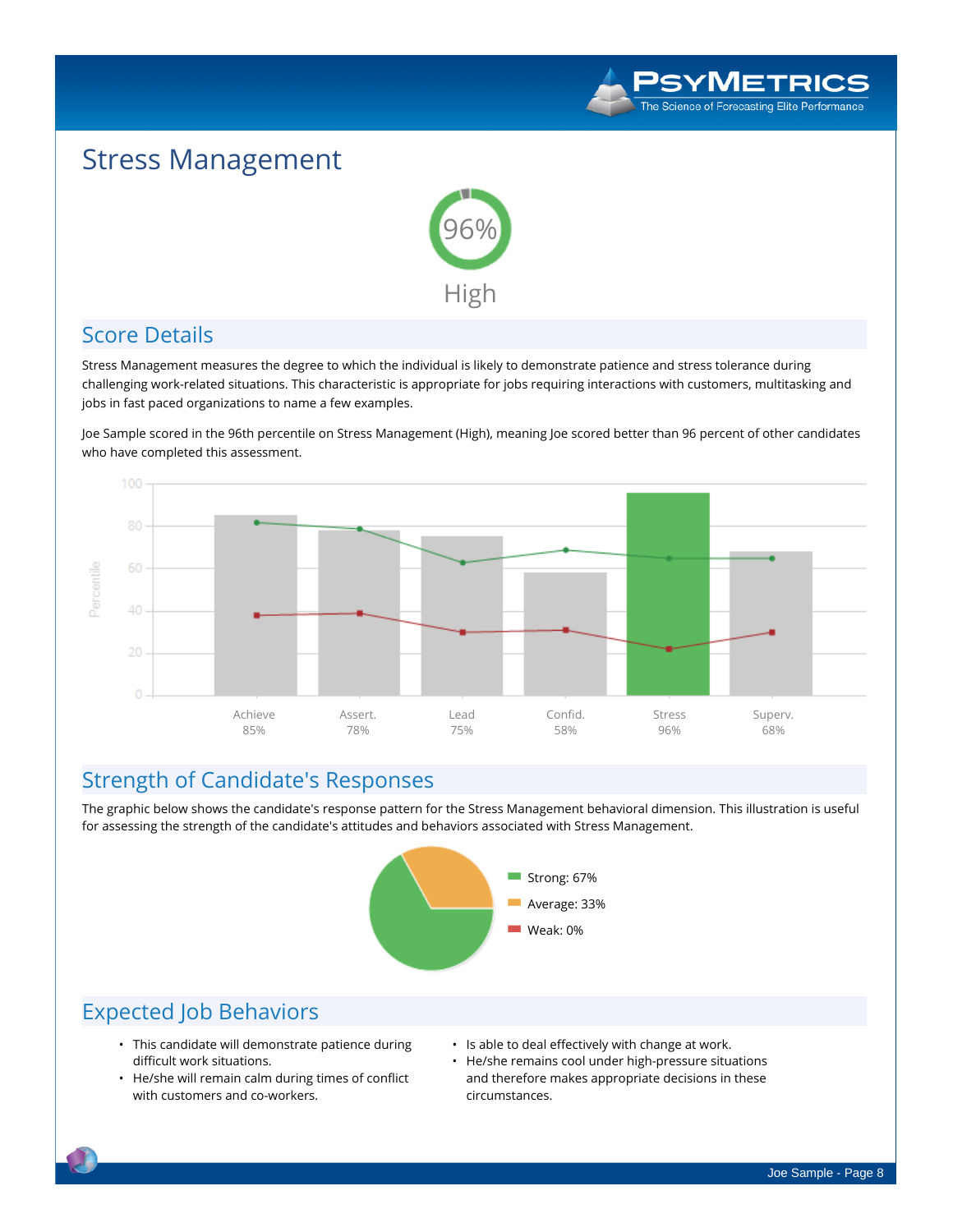

# **Supervision**



## **Score Details**

Supervision measures the degree to which the individual has the ability and disposition to motivate others, relate well to employees, create a sense of unity among staff, and maintain high levels of employee satisfaction. Supervision skills are important for jobs that **require overseeing and managing others.**

Joe Sample scored in the 68th percentile on Supervision (High), meaning Joe scored better than 68 percent of other candidates who **have completed this assessment.**



## **Strength of Candidate's Responses**

The graphic below shows the candidate's response pattern for the Supervision behavioral dimension. This illustration is useful for **assessing the strength of the candidate's attitudes and behaviors associated with Supervision.**



- **• This individual has the ability and disposition to motivate others.**
- **• Is likely to be able to maintain high levels of employee satisfaction.**
- **• He/she relates well to employees and creates a sense of unity among staff.**
- **• Is approachable.**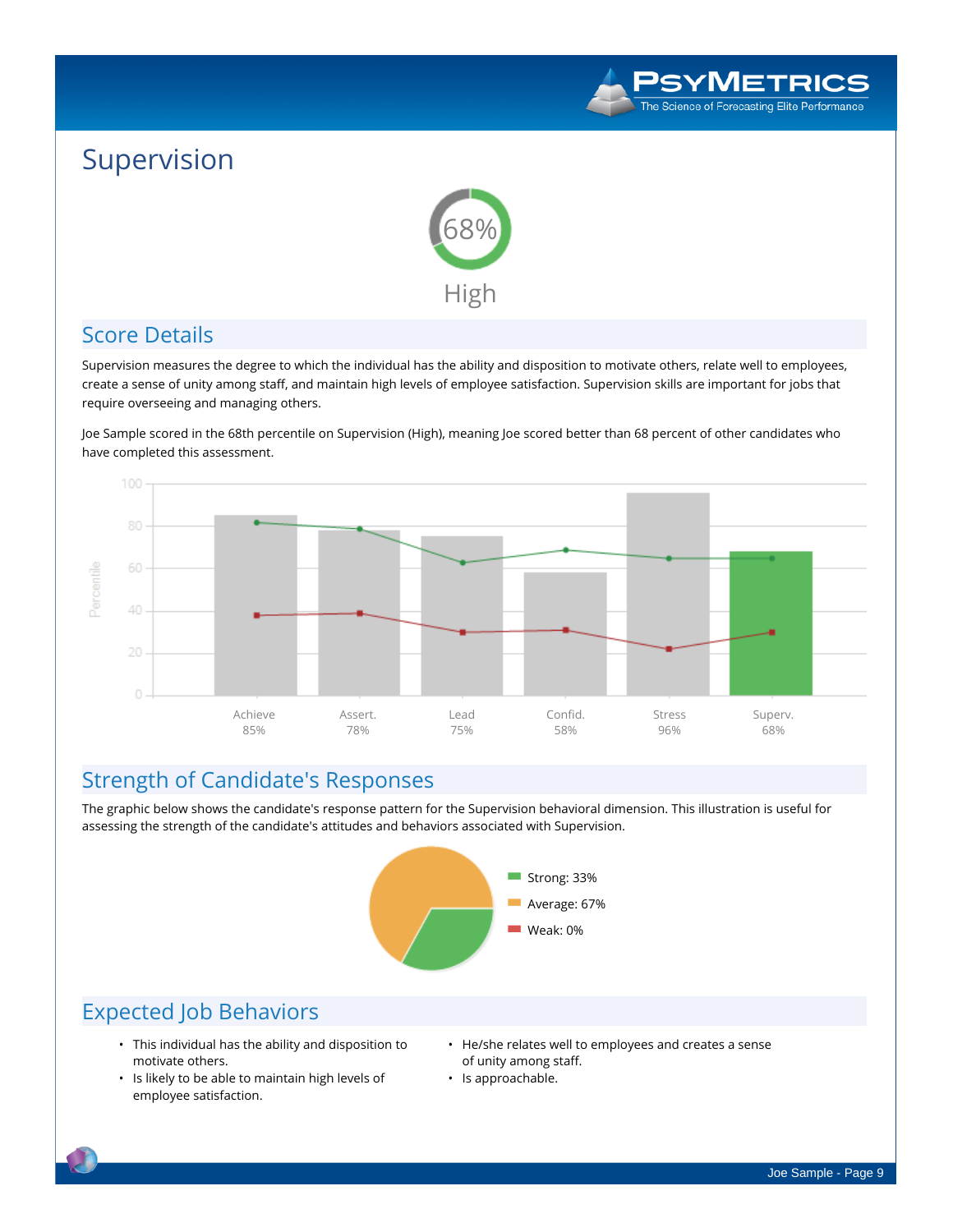# **Management Strategies**

This section of the report offers suggestions for developing or managing the candidate based on his/her Profile responses. The diagram below also offers a graphical representation of the areas covered by the Profile. The smaller the area, the more **coaching/development might be required.**

## **Achievement Drive**

- **• To maintain the candidate's drive and motivation, reward their winning attitude.**
- **• Work with the individual to develop challenging goals and reward goal accomplishment.**
- **• While this characteristic is important for business success, care must be taken to make sure the individual's high level of competitiveness does not affect team performance or relationships.**
- **• This individual's competitive energy needs to be focused on being the best he/she can be within the overall business plans and strategies.**

## **Assertiveness**

- **• Candidates who score in this range from time to time may not be as assertive as they should be for certain positions. Past situations when they lacked assertiveness should be brought to their attention.**
- **• Develop a specific action plan to enhance assertiveness.**
- **• Develop strategies during training, focusing on specific instances where he/she can improve and giving them the tools to do so.**
- **• May want to consider assigning the individual to job responsibilities where assertiveness is not a priority.**

### **Leadership**

- **• Give the individual the opportunity to take a leadership role. Recognize and praise positive performance in this area.**
- **• This individual's ability to influence others is one of his/her strengths. Engage the individual in work that requires influencing tactics.**
- **• He/she should be considered for taking the lead in team exercises/projects.**
- **• Sometimes these individuals use their influencing abilities for self- gain rather than for the benefit of the organization. If this occurs, take appropriate corrective action.**

**Achievement Drive 85%**

**Achievement Drive 85% Assertiveness 78% Leadership 75% Self Confidence 58% Stress Management 96%**

**SYMETRICS** The Science of Forecasting Elite Performance

**Assertiveness 78%**

**Supervision 68%**

- **Leadership 75%**
- **Self Confidence 58%**
- **Stress Management 96%**
- **Supervision 68%**



- **College Achievement Drive 85%**
- **Assertiveness 78%**
- **Leadership 75%**
- **Self Confidence 58%**
- **Stress Management 96%**
- **Supervision 68%**

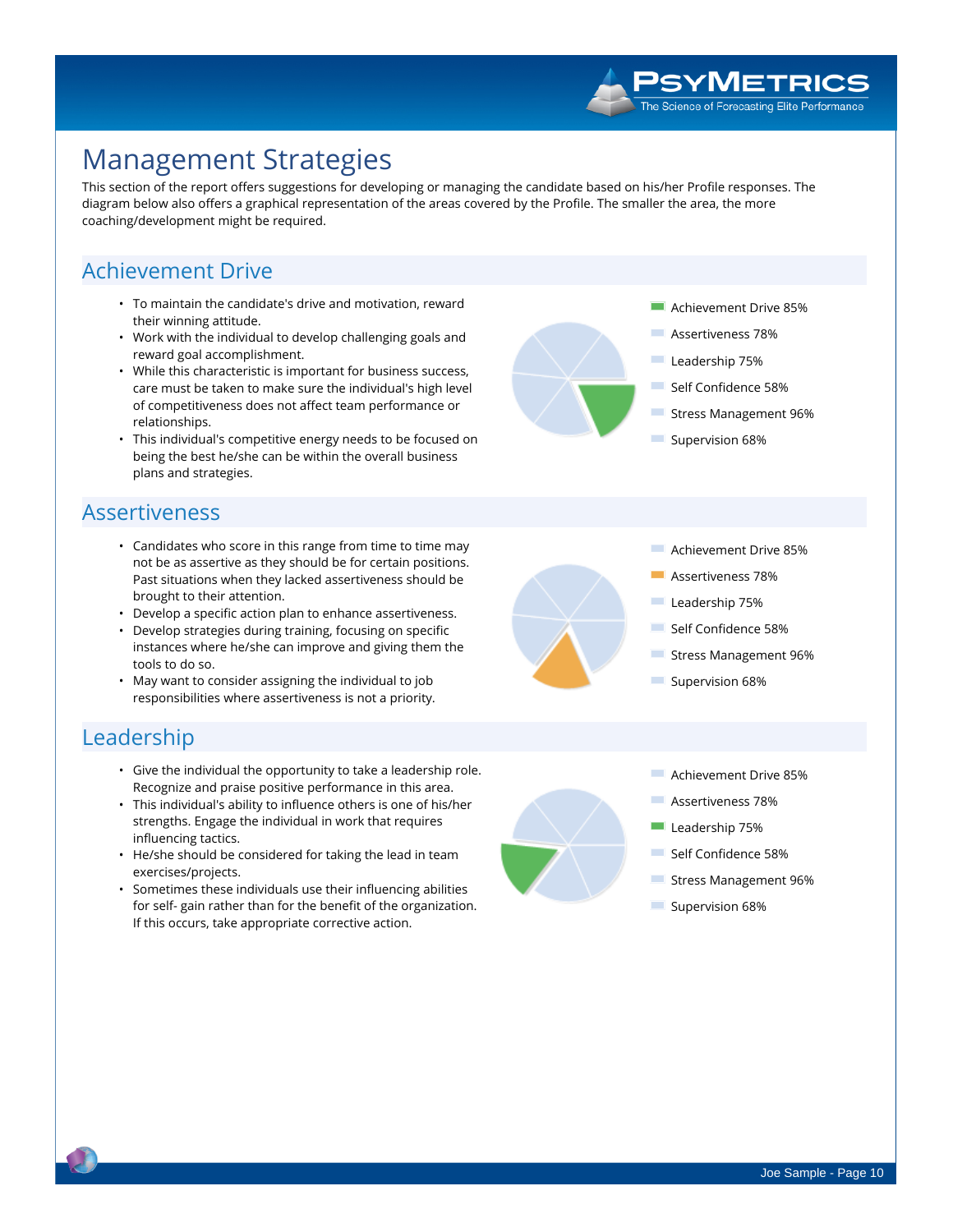### PSYMETRICS The Science of Forecasting Elite Performance

# **Self Confidence**

- **• Candidates who score in this range from time to time may exhibit low levels of confidence. They need to be reassured and should not be overly criticized.**
- **• They should be praised when they make the right decisions.**
- **• They should be offered assistance and support when they show weakness.**
- **• There should be consistency in positive reinforcement when goals are met to build self-confidence.**

- **COL Achievement Drive 85%**
- **Assertiveness 78%**
- **Leadership 75%**
- **Self Confidence 58%**
- m. **Stress Management 96%**

**Achievement Drive 85% Assertiveness 78% Leadership 75% Self Confidence 58% Stress Management 96%**

 $\mathcal{L}_{\mathcal{A}}$ **Supervision 68%**

**Supervision 68%**

## **Stress Management**

- **• Given this candidate's ability to handle stressful situations, he/she may have a tendency to take on more work than they should. Monitor their workload and offer assistance when appropriate.**
- **• Use their calm demeanor in pressure situations to help those that become overwhelmed. Have them train others in how to best deal with stressful work situations.**
- **• Use these individuals as problem solvers during high stress situations. Their calm demeanor is ideal for carefully reviewing all options and making rational decisions.**

### **Supervision**

- **• Utilize this individual as a team leader.**
- **• His/her ability to motivate others and create a sense of unity should be beneficial when trying to implement new projects or ideas.**
- **• He/she should be in a position where they have the ability to influence others.**



Joe Sample - Page 11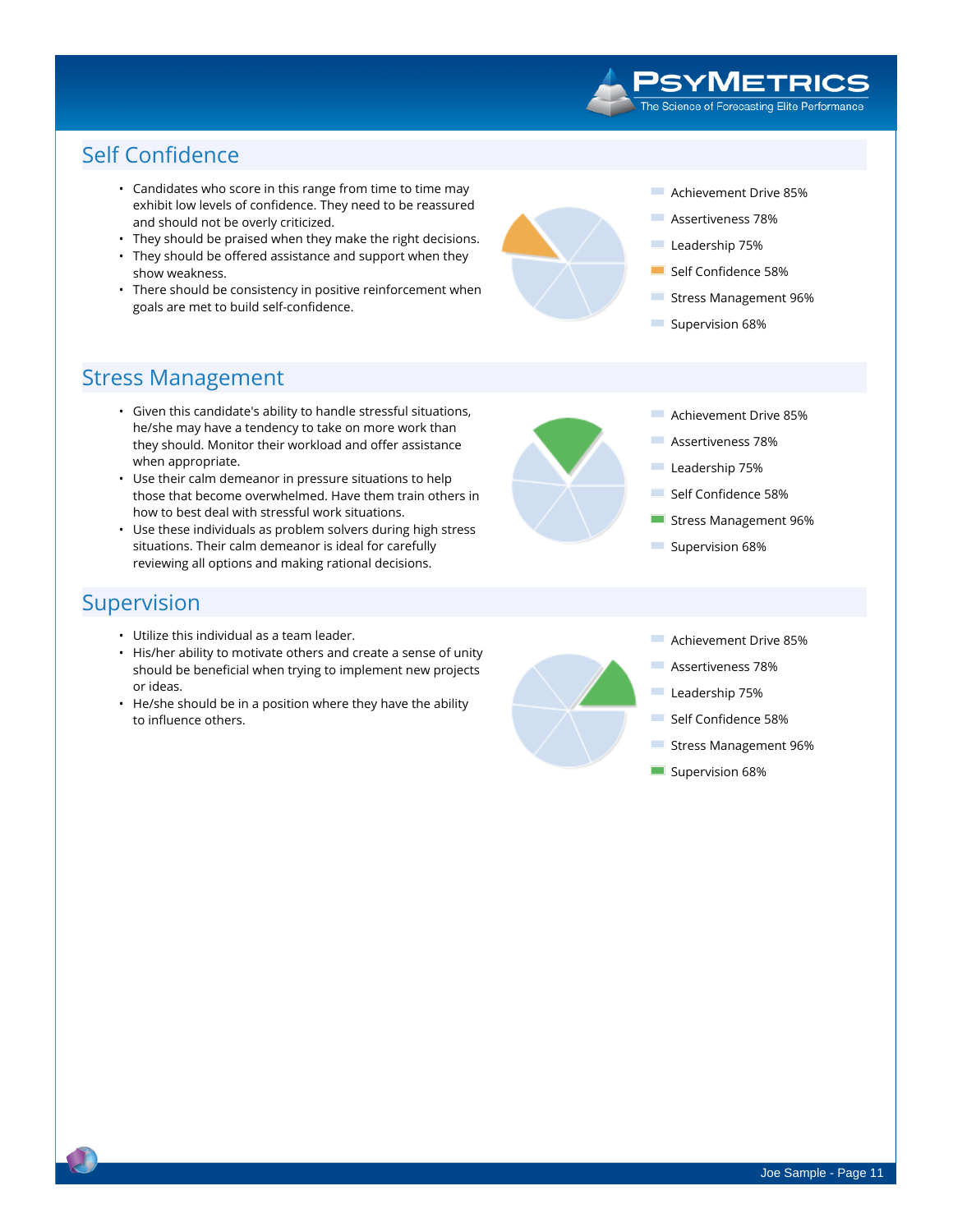

# **Interview Guide**

This report includes follow-up interview questions that focus on those areas where further development might be needed. These questions serve as an excellent guide during the hiring process, coaching or developmental efforts to further uncover potentially **negative behavioral tendencies.**

# **Achievement Drive**

### **Question:**

Do you tend to strive for perfection or are you more relaxed and easy going? Give examples from your work to support your response. **Response Notes:**

| Response Expected of an<br><b>Excellent Employee</b> | Response Expected of a<br><b>Satisfactory Employee</b> |  | Response Expected of a<br><b>Poor Performing Employee</b> |
|------------------------------------------------------|--------------------------------------------------------|--|-----------------------------------------------------------|
|                                                      |                                                        |  |                                                           |

### **Question:**

What level of performance are you generally satisfied in achieving? How does this fit in with what is generally expected of you? **Response Notes:**

| Response Expected of a<br>Poor Performing Employee |  | Response Expected of a<br><b>Satisfactory Employee</b> |  | Response Expected of an<br><b>Excellent Employee</b> |
|----------------------------------------------------|--|--------------------------------------------------------|--|------------------------------------------------------|
|                                                    |  |                                                        |  |                                                      |

### **Question:**

Do you set realistic goals or do you like to "shoot for the stars?" What determines what we achieve, yourself or factors outside of your **control?**

**Response Notes:**

| Response Expected of a<br><b>Poor Performing Employee</b> |  | Response Expected of a<br><b>Satisfactory Employee</b> |  | Response Expected of an<br><b>Excellent Employee</b> |
|-----------------------------------------------------------|--|--------------------------------------------------------|--|------------------------------------------------------|
|                                                           |  |                                                        |  |                                                      |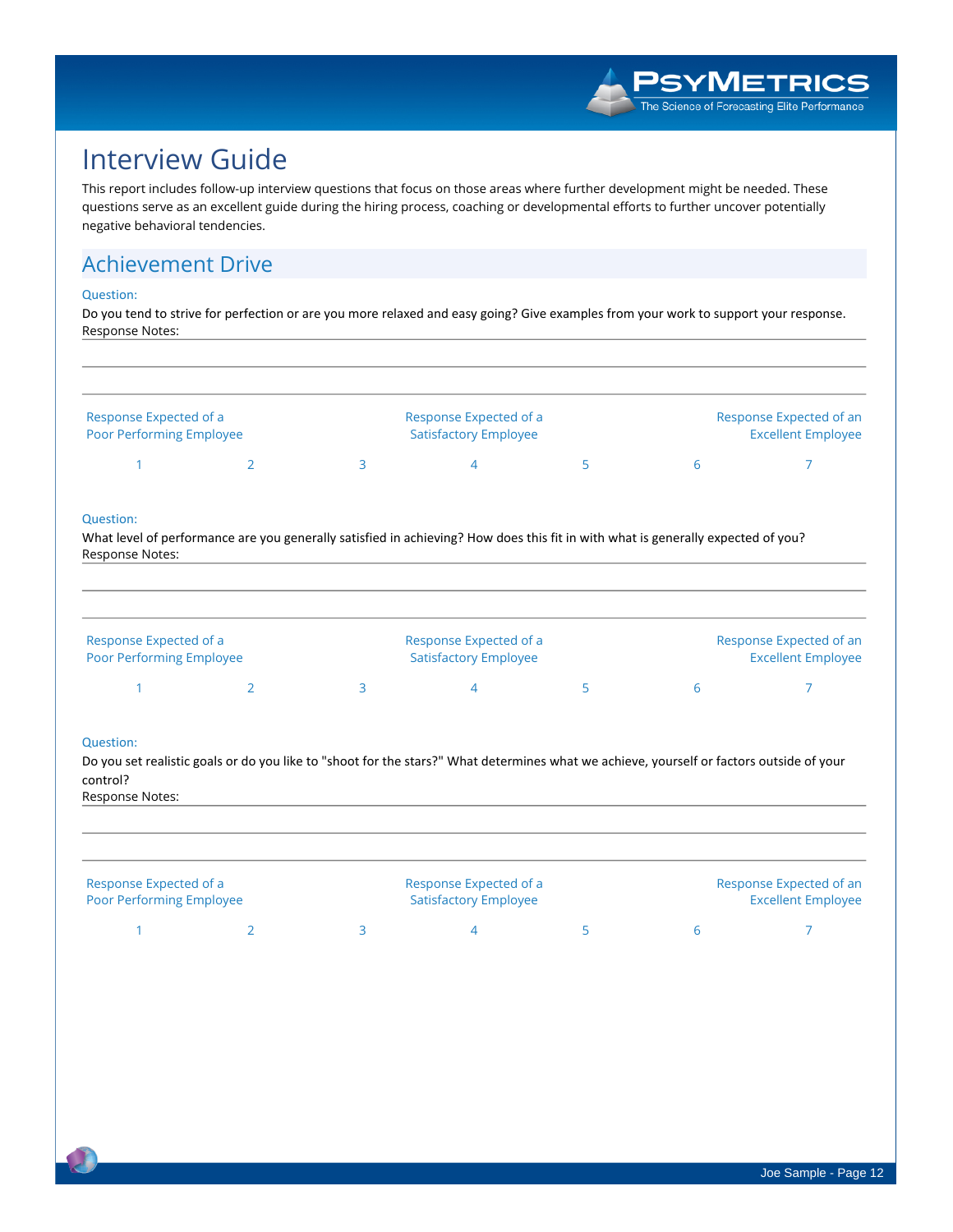**Give past work examples of situations where you have felt uncomfortable being competitive. Response Notes:**

| Response Expected of a<br>Poor Performing Employee |   | Response Expected of a<br><b>Satisfactory Employee</b> | Response Expected of an<br><b>Excellent Employee</b> |  |
|----------------------------------------------------|---|--------------------------------------------------------|------------------------------------------------------|--|
|                                                    | 3 | 4                                                      | ь                                                    |  |

Please give examples from your experience of employees or coworkers you felt were overly competitive. Please describe their behavior **and how it differed from yours. Response Notes:**

| Response Expected of a<br><b>Poor Performing Employee</b> |  | Response Expected of a<br><b>Satisfactory Employee</b> |  | Response Expected of an<br><b>Excellent Employee</b> |
|-----------------------------------------------------------|--|--------------------------------------------------------|--|------------------------------------------------------|
|                                                           |  |                                                        |  |                                                      |

### **Question:**

What motivates you? Are you self-motivated or are you motivated by external factors (for example, money, other people, etc…). **Response Notes:**

| Response Expected of a<br><b>Poor Performing Employee</b> |  | Response Expected of a<br><b>Satisfactory Employee</b> |  | Response Expected of an<br><b>Excellent Employee</b> |
|-----------------------------------------------------------|--|--------------------------------------------------------|--|------------------------------------------------------|
|                                                           |  |                                                        |  |                                                      |

### **Question:**

Would you rather be the best at one thing or pretty good at many things? What are you particularly good at in terms of your work? **Response Notes:**

| Response Expected of a<br><b>Poor Performing Employee</b> |  | Response Expected of a<br><b>Satisfactory Employee</b> | Response Expected of an<br><b>Excellent Employee</b> |  |
|-----------------------------------------------------------|--|--------------------------------------------------------|------------------------------------------------------|--|
|                                                           |  |                                                        |                                                      |  |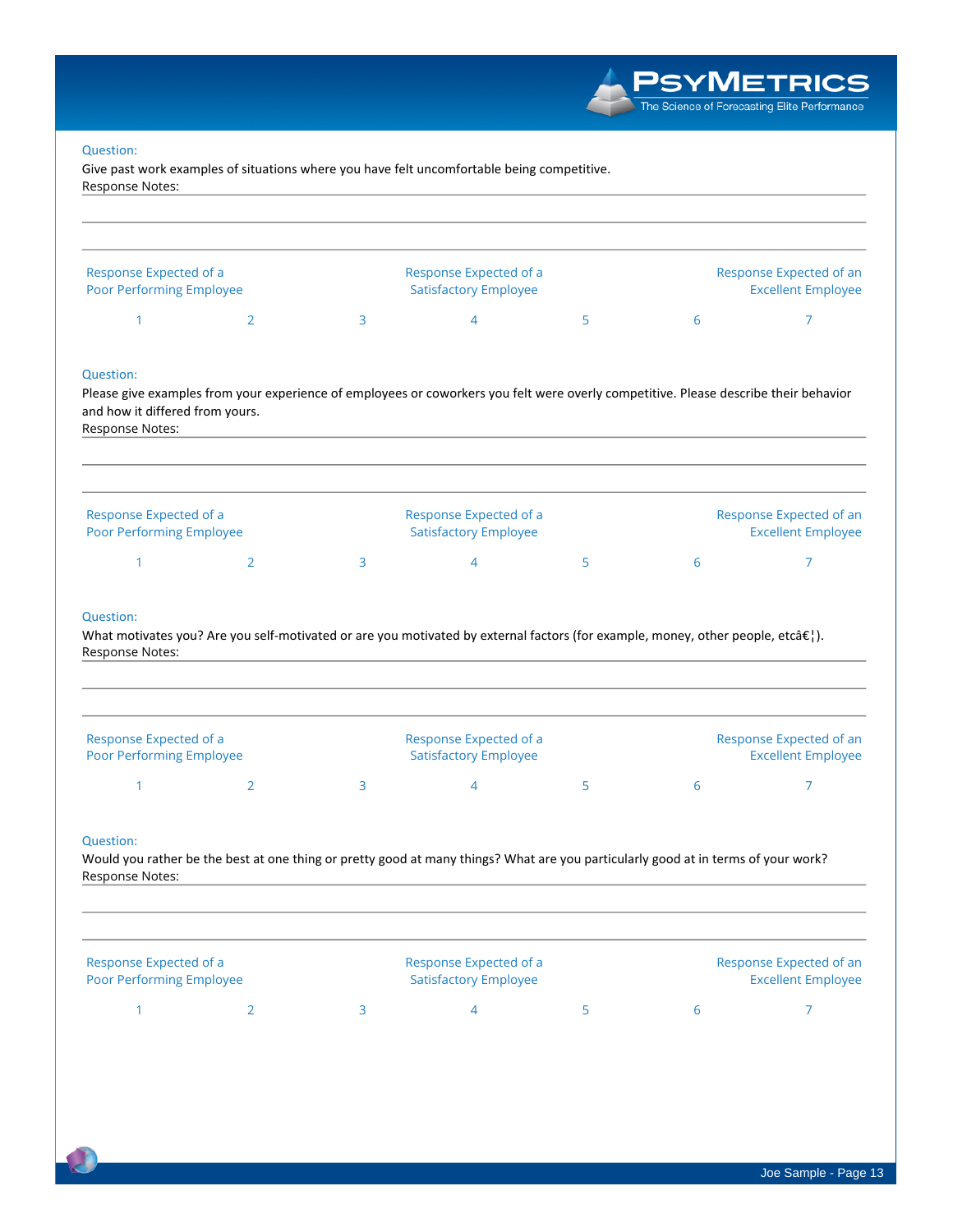**PSYMETRICS** The Science of Forecasting Elite Performance

# **Assertiveness**

### **Question:**

Describe your usual role in group meetings or discussions? Would you say you are a listener or a talker? **Response Notes:**

| Response Expected of a<br>Poor Performing Employee             |                                                                                                                         |   | Response Expected of a                                 |   | Response Expected of an |                                                      |
|----------------------------------------------------------------|-------------------------------------------------------------------------------------------------------------------------|---|--------------------------------------------------------|---|-------------------------|------------------------------------------------------|
|                                                                |                                                                                                                         |   | <b>Satisfactory Employee</b>                           |   |                         | <b>Excellent Employee</b>                            |
| 1                                                              | $\overline{2}$                                                                                                          | 3 | 4                                                      | 5 | 6                       | 7                                                    |
| Question:<br>Response Notes:                                   | Why is it difficult for you to be assertive? Looking back, what work situations should you have been more assertive in? |   |                                                        |   |                         |                                                      |
| Response Expected of a<br><b>Poor Performing Employee</b>      |                                                                                                                         |   | Response Expected of a<br><b>Satisfactory Employee</b> |   |                         | Response Expected of an<br><b>Excellent Employee</b> |
| 1                                                              | $\overline{2}$                                                                                                          | 3 | $\overline{4}$                                         | 5 | 6                       | 7                                                    |
| Question:<br>Response Notes:                                   | Describe work situations when you have been more reserved than you should have been. What was the outcome?              |   |                                                        |   |                         |                                                      |
|                                                                |                                                                                                                         |   | Response Expected of a                                 |   |                         | Response Expected of an                              |
| Response Expected of a<br><b>Poor Performing Employee</b><br>1 | $\overline{2}$                                                                                                          | 3 | <b>Satisfactory Employee</b><br>4                      | 5 | 6                       | <b>Excellent Employee</b><br>7                       |
| Question:<br>Response Notes:                                   | How do you handle conversations with assertive customers or coworkers? How do you maintain control?                     |   |                                                        |   |                         |                                                      |
| Response Expected of a<br>Poor Performing Employee             |                                                                                                                         |   | Response Expected of a<br><b>Satisfactory Employee</b> |   |                         | Response Expected of an<br><b>Excellent Employee</b> |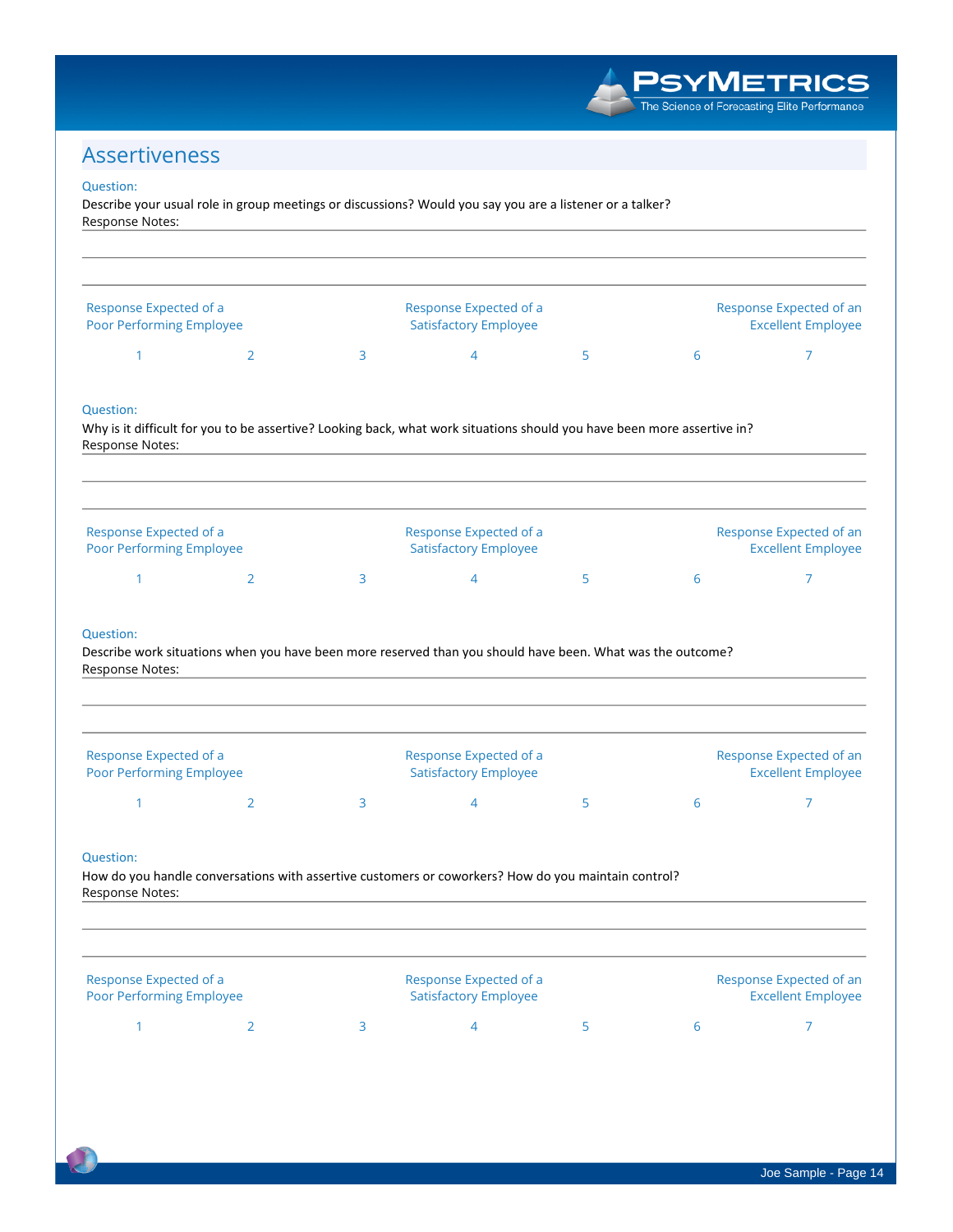/METRICS The Science of Forecasting Elite Performance **Question:** Describe your comfort level when you have to be assertive with a customer or coworker? How have you handled these situations in the **past? Give specific work examples. Response Notes: Response Expected of a Response Expected of a Response Expected of an Poor Performing Employee Satisfactory Employee Excellent Employee 1 2 3 4 5 6 7 Question:** Describe a work experience when you had to take charge but found it difficult to do so. Does this happen often?. **Response Notes: Response Expected of a Response Expected of a Response Expected of an Poor Performing Employee Satisfactory Employee Excellent Employee 1 2 3 4 5 6 7 Question: Describe how being less assertive than most people has benefitted you in work situations? Response Notes: Response Expected of a Response Expected of a Response Expected of an Poor Performing Employee Satisfactory Employee Excellent Employee 1 2 3 4 5 6 7 Question:** How would your coworkers describe you in terms of your aggressiveness or assertiveness? Why would they have this impression of you? **Response Notes:**

| Response Expected of a<br><b>Poor Performing Employee</b> |  | Response Expected of a<br><b>Satisfactory Employee</b> |        | Response Expected of an<br><b>Excellent Employee</b> |
|-----------------------------------------------------------|--|--------------------------------------------------------|--------|------------------------------------------------------|
|                                                           |  |                                                        | $\sim$ |                                                      |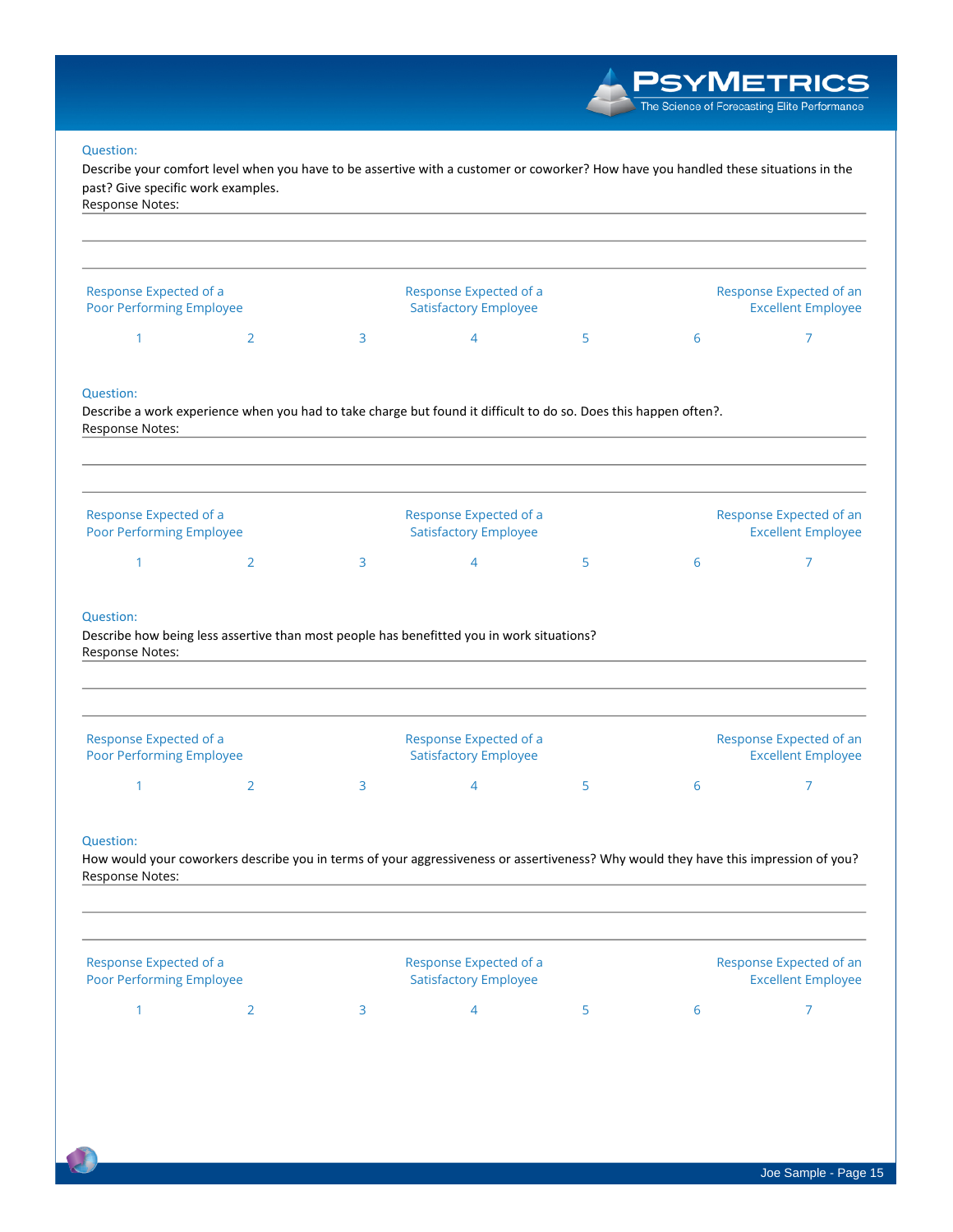

**Describe for me instances when you wished you had been more assertive? Give work-related examples. Response Notes:**

| <b>Poor Performing Employee</b><br>1                      | $\overline{2}$                                            | 3 | <b>Satisfactory Employee</b><br>$\overline{4}$                                                                                         | 5 | 6 | <b>Excellent Employee</b><br>$\overline{7}$          |  |  |
|-----------------------------------------------------------|-----------------------------------------------------------|---|----------------------------------------------------------------------------------------------------------------------------------------|---|---|------------------------------------------------------|--|--|
| Response Expected of a                                    |                                                           |   | Response Expected of a                                                                                                                 |   |   | Response Expected of an                              |  |  |
| Response Notes:                                           |                                                           |   |                                                                                                                                        |   |   |                                                      |  |  |
| group? What caused you to take that action?               |                                                           |   | From your experience managing a work group, can you give examples of when you did not take full responsibility for the actions of your |   |   |                                                      |  |  |
| <b>Question:</b>                                          |                                                           |   |                                                                                                                                        |   |   |                                                      |  |  |
| 1                                                         | 2                                                         | 3 | $\overline{4}$                                                                                                                         | 5 | 6 | 7                                                    |  |  |
| Response Expected of a<br><b>Poor Performing Employee</b> |                                                           |   | Response Expected of a<br><b>Satisfactory Employee</b>                                                                                 |   |   | Response Expected of an<br><b>Excellent Employee</b> |  |  |
| <b>Question:</b><br>Response Notes:                       |                                                           |   | Tell me about a time when you were in a group situation and you ended up leading the discussion or project. How did that feel?         |   |   |                                                      |  |  |
| 1                                                         | $\overline{2}$                                            | 3 | 4                                                                                                                                      | 5 | 6 | 7                                                    |  |  |
| Response Expected of a<br><b>Poor Performing Employee</b> |                                                           |   | Response Expected of a<br><b>Satisfactory Employee</b>                                                                                 |   |   | Response Expected of an<br><b>Excellent Employee</b> |  |  |
| Response Notes:                                           |                                                           |   | Tell me about a time you were in charge of coordinating the work of others. What did you like or dislike about the situation?          |   |   |                                                      |  |  |
| <b>Question:</b>                                          |                                                           |   |                                                                                                                                        |   |   |                                                      |  |  |
| Leadership                                                |                                                           |   |                                                                                                                                        |   |   |                                                      |  |  |
| 1                                                         | 2                                                         | 3 | 4                                                                                                                                      | 5 | 6 | $\overline{7}$                                       |  |  |
|                                                           | Response Expected of a<br><b>Poor Performing Employee</b> |   | Response Expected of a<br><b>Satisfactory Employee</b>                                                                                 |   |   | Response Expected of an<br><b>Excellent Employee</b> |  |  |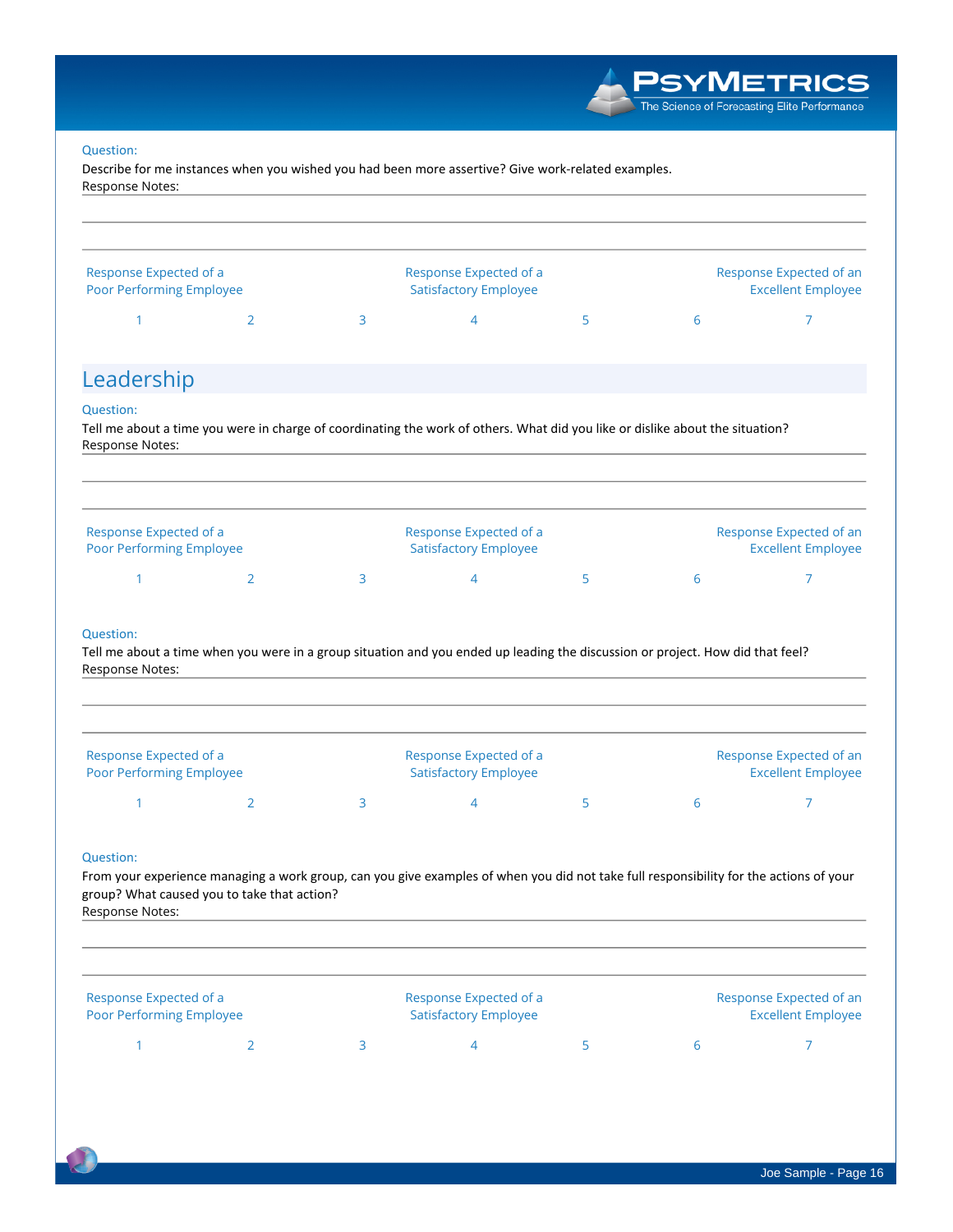Tell me about situations when you have had to manage the work of others that caused you to feel overwhelmed. **Response Notes:**

| 3<br>5<br>6<br>4<br>Question:<br>Tell me about a situation you have encountered where you have had to manage or lead a group where you felt the experience was<br>unmanageable.<br>Response Notes: | Response Expected of an<br><b>Excellent Employee</b> |  | Response Expected of a<br><b>Satisfactory Employee</b> |  |  | Response Expected of a<br>Poor Performing Employee |  |
|----------------------------------------------------------------------------------------------------------------------------------------------------------------------------------------------------|------------------------------------------------------|--|--------------------------------------------------------|--|--|----------------------------------------------------|--|
|                                                                                                                                                                                                    |                                                      |  |                                                        |  |  |                                                    |  |
|                                                                                                                                                                                                    |                                                      |  |                                                        |  |  |                                                    |  |
| Response Expected of a<br>Response Expected of a<br>Response Expected of an<br>Poor Performing Employee<br><b>Satisfactory Employee</b><br><b>Excellent Employee</b>                               |                                                      |  |                                                        |  |  |                                                    |  |

# **Self Confidence**

### **Question:**

Tell me about a time when you were worried that you would not be able to perform your work as expected? What was the outcome? Do **these thoughts occur often?**

| Response Notes:                                           |  |                                                        |  |                                                      |
|-----------------------------------------------------------|--|--------------------------------------------------------|--|------------------------------------------------------|
| Response Expected of a<br><b>Poor Performing Employee</b> |  | Response Expected of a<br><b>Satisfactory Employee</b> |  | Response Expected of an<br><b>Excellent Employee</b> |
|                                                           |  |                                                        |  |                                                      |

#### **Question:**

What would you say are your strengths and weaknesses? Describe how these have affected your past work performance. **Response Notes:**

| Response Expected of a          |  | Response Expected of a       |  |  | Response Expected of an   |  |  |
|---------------------------------|--|------------------------------|--|--|---------------------------|--|--|
| <b>Poor Performing Employee</b> |  | <b>Satisfactory Employee</b> |  |  | <b>Excellent Employee</b> |  |  |
|                                 |  |                              |  |  |                           |  |  |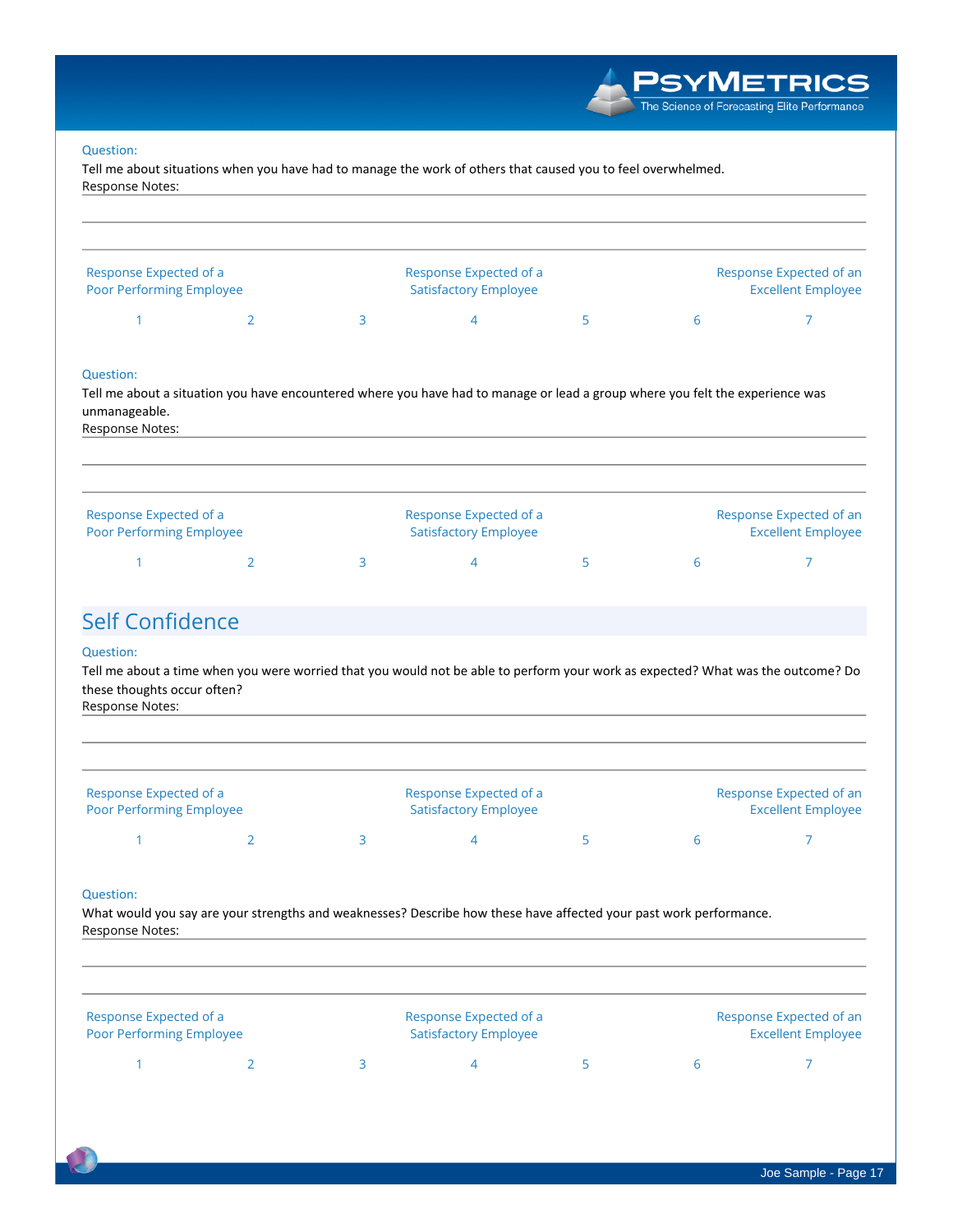**PSYMETRICS** The Science of Forecasting Elite Performance

### **Question:**

Describe for me times when you have thought about the possibility of failure when taking on something new? Describe work situations **when your confidence has not been at its peak. Response Notes:**

| Response Expected of a<br><b>Poor Performing Employee</b> |  | Response Expected of a<br><b>Satisfactory Employee</b> |  | Response Expected of an<br><b>Excellent Employee</b> |
|-----------------------------------------------------------|--|--------------------------------------------------------|--|------------------------------------------------------|
|                                                           |  |                                                        |  |                                                      |

#### **Question:**

How would you describe your confidence level? Would you say you have more, less or the same level of confidence as your coworkers? **Describe work situations that support your answer. Response Notes:**

| Response Expected of a          |  | Response Expected of a       |  |  | Response Expected of an   |  |  |
|---------------------------------|--|------------------------------|--|--|---------------------------|--|--|
| <b>Poor Performing Employee</b> |  | <b>Satisfactory Employee</b> |  |  | <b>Excellent Employee</b> |  |  |
|                                 |  |                              |  |  |                           |  |  |

#### **Question:**

What situations have made you feel the most confident and which ones have made you feel least confident? **Response Notes:**

| Response Expected of a<br><b>Poor Performing Employee</b> |  | Response Expected of a<br><b>Satisfactory Employee</b> |  |  | Response Expected of an<br><b>Excellent Employee</b> |  |  |
|-----------------------------------------------------------|--|--------------------------------------------------------|--|--|------------------------------------------------------|--|--|
|                                                           |  |                                                        |  |  |                                                      |  |  |

### **Question:**

Tell me about work situations where being self-confident might affect oneâ€<sup>™</sup>s work in a negative manner. How would you describe **your confidence level at work? Response Notes:**

| Response Notes:                                    |  |                                                        |   |                                                      |
|----------------------------------------------------|--|--------------------------------------------------------|---|------------------------------------------------------|
| Response Expected of a<br>Poor Performing Employee |  | Response Expected of a<br><b>Satisfactory Employee</b> |   | Response Expected of an<br><b>Excellent Employee</b> |
|                                                    |  |                                                        | b |                                                      |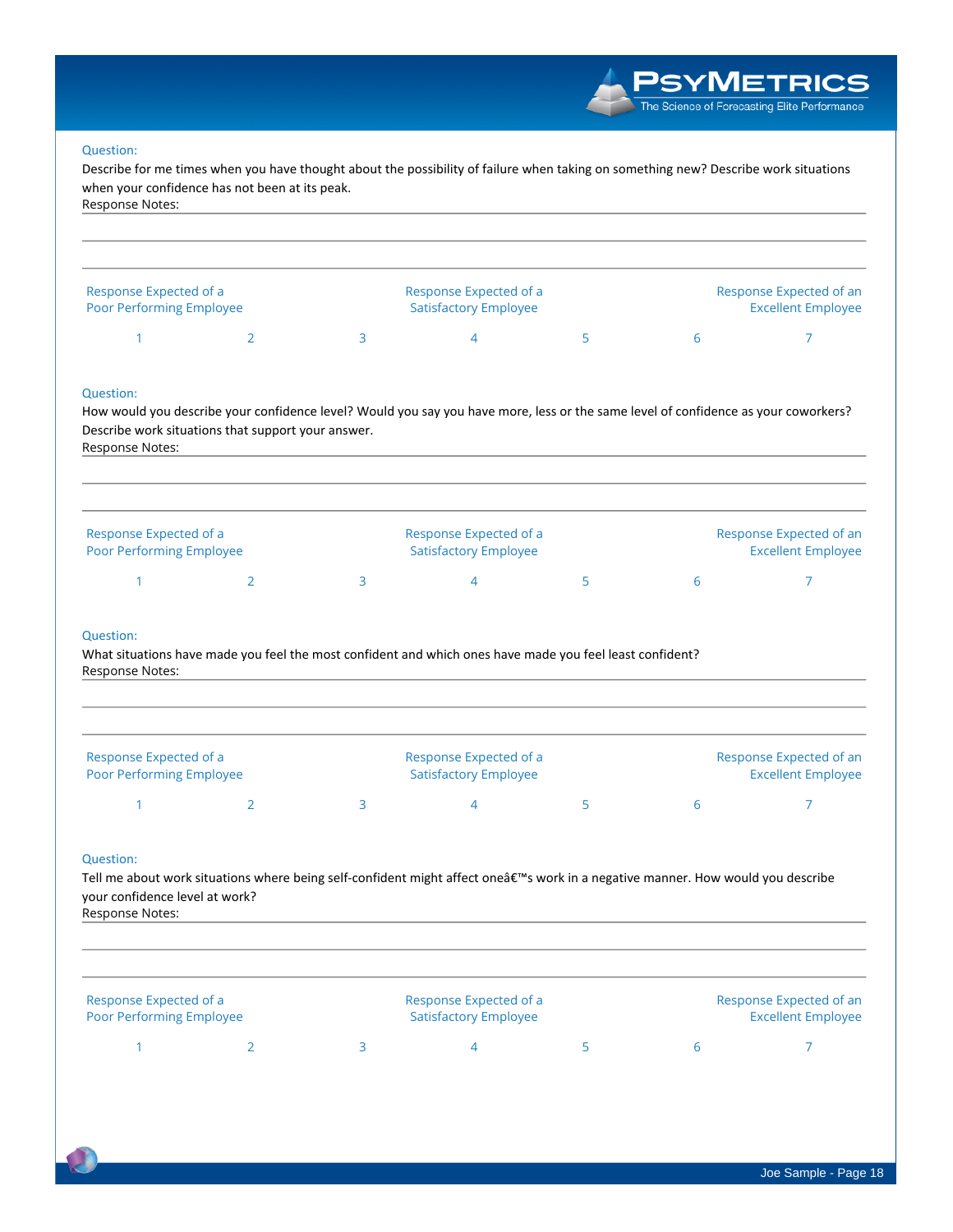When has thinking positive about a work situation led you to being disappointed? How did you handle this situation? What effects has it **had on you?**

**Response Notes:**

| Response Expected of a<br><b>Poor Performing Employee</b> |  | Response Expected of a<br><b>Satisfactory Employee</b> |  |  | Response Expected of an<br><b>Excellent Employee</b> |  |  |
|-----------------------------------------------------------|--|--------------------------------------------------------|--|--|------------------------------------------------------|--|--|
|                                                           |  |                                                        |  |  |                                                      |  |  |

### **Question:**

Are you sure of yourself and what lies ahead for you, or are there times when you have doubts about your future. **Response Notes:**

| Response Expected of a          | Response Expected of a       |  |  | Response Expected of an   |  |  |
|---------------------------------|------------------------------|--|--|---------------------------|--|--|
| <b>Poor Performing Employee</b> | <b>Satisfactory Employee</b> |  |  | <b>Excellent Employee</b> |  |  |
|                                 |                              |  |  |                           |  |  |

## **Stress Management**

#### **Question:**

**What stresses you out most at work? And how do you handle it? Response Notes:**

| Response Expected of a<br>Poor Performing Employee |  | Response Expected of a<br><b>Satisfactory Employee</b> |  |  | Response Expected of an<br><b>Excellent Employee</b> |  |  |
|----------------------------------------------------|--|--------------------------------------------------------|--|--|------------------------------------------------------|--|--|
|                                                    |  |                                                        |  |  |                                                      |  |  |

### **Question:**

Describe for me situations where you have had to deal with an angry customer or coworker. Tell me what you felt and what you did. **Response Notes:**

| Response Expected of a<br><b>Poor Performing Employee</b> |  | Response Expected of a<br><b>Satisfactory Employee</b> |  |  | Response Expected of an<br><b>Excellent Employee</b> |  |  |
|-----------------------------------------------------------|--|--------------------------------------------------------|--|--|------------------------------------------------------|--|--|
|                                                           |  |                                                        |  |  | h                                                    |  |  |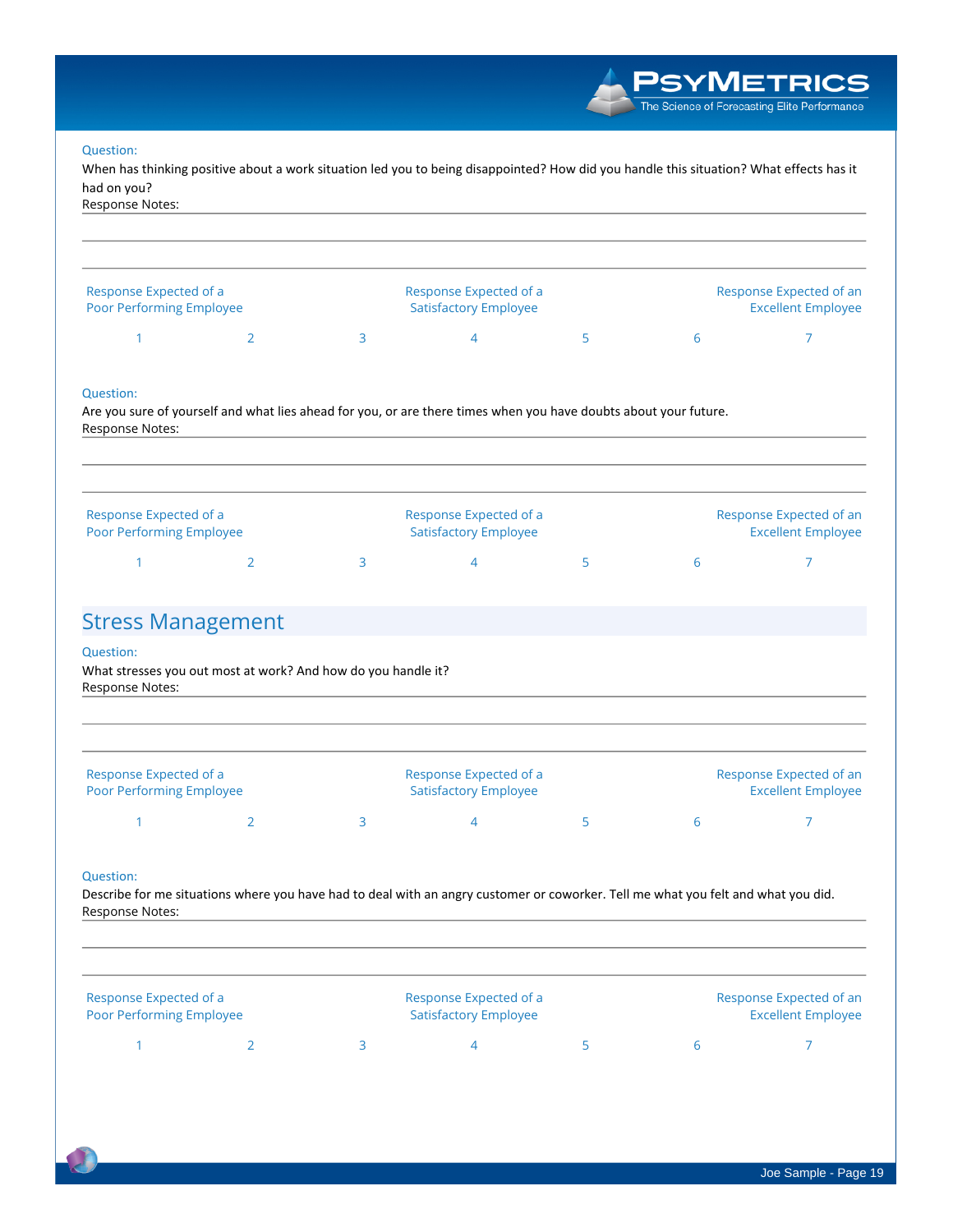Give examples from your experience of changes that have taken place at your place of work that significantly impacted you. How did you **handle this?**

**Response Notes:**

| Response Expected of a          |  | Response Expected of a       |                                   |  | Response Expected of an   |  |  |
|---------------------------------|--|------------------------------|-----------------------------------|--|---------------------------|--|--|
| <b>Poor Performing Employee</b> |  | <b>Satisfactory Employee</b> |                                   |  | <b>Excellent Employee</b> |  |  |
|                                 |  |                              | and the state of the state of the |  |                           |  |  |

### **Supervision**

### **Question:**

From your experience, what determines whether or not a supervisor is popular with his/her staff? Please give examples from your work **history.**

**Response Notes:**

| Response Expected of a          |  | Response Expected of a       |  |  | Response Expected of an   |  |  |
|---------------------------------|--|------------------------------|--|--|---------------------------|--|--|
| <b>Poor Performing Employee</b> |  | <b>Satisfactory Employee</b> |  |  | <b>Excellent Employee</b> |  |  |
|                                 |  |                              |  |  |                           |  |  |

### **Question:**

What are some motivational tactics you have used in the past with your staff members? How effective were they? **Response Notes:**

| Response Expected of a<br>Poor Performing Employee |  | Response Expected of a<br><b>Satisfactory Employee</b> |  | Response Expected of an<br><b>Excellent Employee</b> |
|----------------------------------------------------|--|--------------------------------------------------------|--|------------------------------------------------------|
|                                                    |  |                                                        |  |                                                      |

#### **Question:**

Describe for me some motivational tactics you have implemented in the past with your employees. What was the outcome? **Response Notes:**

| Response Expected of a<br><b>Poor Performing Employee</b> |  | Response Expected of a<br><b>Satisfactory Employee</b> |  |  | Response Expected of an<br><b>Excellent Employee</b> |  |  |
|-----------------------------------------------------------|--|--------------------------------------------------------|--|--|------------------------------------------------------|--|--|
|                                                           |  |                                                        |  |  |                                                      |  |  |